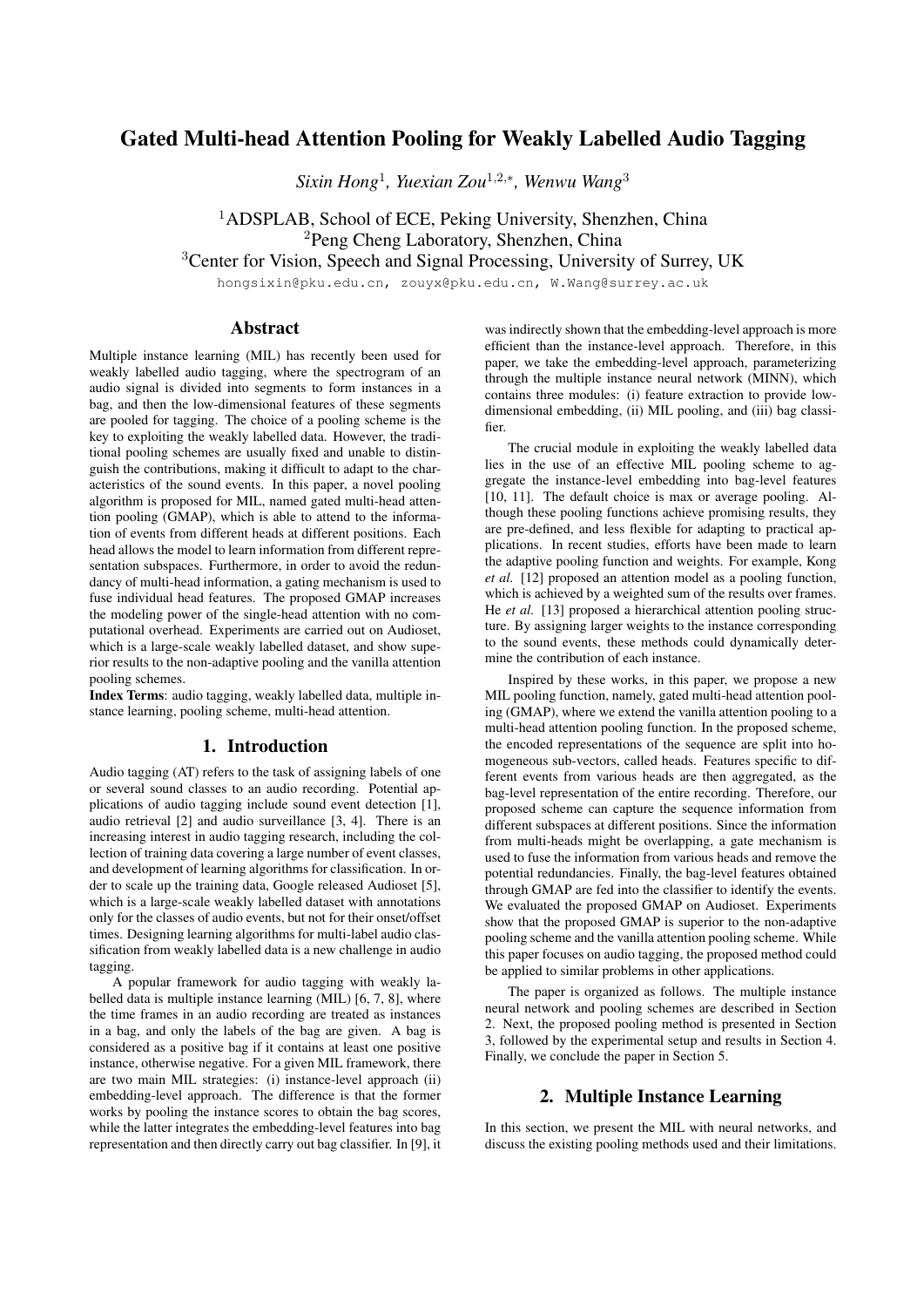

Figure 1: *Architecture of the multiple instance neural network.*

### 2.1. Multiple Instance Neural Network (MINN)

While MIL can be applied to a variety of conventional learning algorithms (e.g., support vector machines and nearest neighbor classifiers), it has been used recently with deep learning framework including convolutional neural networks (CNN), offering state-of-the-art performance for weakly labelled audio tagging [14, 15, 16].

For an audio recording, the log-mel spectrogram can be extracted and denoted as the  $i$ -th bag  $X_i$ . The instances in this bag can be denoted as  $\{x_{ij}\}_{j=1}^{m_i}$ , where  $x_{ij}$  is the j-th frame (or segment) in the bag  $X_i$  and  $m_i$  is the number of instances in segment) in the bag  $X_i$ , and  $m_i$  is the number of instances in  $X_i$ . For the embedding-level approach, a neural network  $f_{\psi}(\cdot)$ is used to transform the instances  $x_{ij}$  into a low-dimensional embedding (i.e. feature)  $e_{ij}$ . Then, the MIL pooling  $P(\cdot)$  is applied on the feature embedding  $e_{ij}$  to generate a bag-level embedding  $u_i$ . After that, a bag-level classifier  $f_{\vartheta}(\cdot)$  is applied to estimate the probability  $\theta$  of the audio events being present in the recording. The overview of MINN is illustrated in Figure 1. It can be summarized as:

$$
e_{ij} = f_{\psi}(x_{ij})
$$
  
\n
$$
u_i = P(e_{ij})
$$
  
\n
$$
\theta = f_{\theta}(u_i)
$$
\n(1)

#### 2.2. MIL Pooling

In the above process, the design of the MIL pooling layer is an essential issue in weakly labelled audio tagging. The max, average and attention pooling schemes are the most well-known and widely used ones [12, 17, 18]. Those pooling functions are introduced as follows.

Max pooling: The max pooling scheme simply inherits the largest activation of the instances in the bag. It can be described as follows:

$$
u_i = \max_j e_{ij} = \max_j f_{\psi}(x_{ij})
$$
 (2)

One limitation of max pooling is that only one instance in a recording can receive error signals, making optimization difficult and unstable. If a segment is selected as the key instance, any other events that do not appear in the segment are easily ignored.

Average pooling: In the average pooling scheme, the contribution of each instance is assumed to be the same, and equal weights are assigned to the instances. Under this assumption, the bag-level representation can be obtained by:

$$
u_i = \frac{1}{|m_i|} \sum_j e_{ij} = \frac{1}{|m_i|} \sum_j f_{\psi}(x_{ij})
$$
 (3)

Because all the instances in a positive bag are considered positive, the average pooling performs well when the events are long relative to the bag. However, this assumption may not hold in practice for relative short events, e.g., gunshot, and will produce a large number of false positives in the prediction stage [11].

Attention Pooling: In the attention pooling, each instance does not necessarily contribute equally to the bag-level representation. Instead, the bag can be aggregated based on the importance of each instance, as shown below:

$$
u_i = \frac{\sum_j \omega(x_{ij}) f_{\psi}(x_{ij})}{\sum_j \omega(x_{ij})}
$$
(4)

where  $\omega(\cdot)$  is an attention function for calculating the weights of the instances.

With this attention mechanism, the bag representation usually focuses on a particular component of the spectrogram, often the part relevant to an event. However, there can be multiple events in an audio recording, especially for a long-duration recording. In addition, with this pooling scheme, all the attention information comes from the same low-dimension representation. Nevertheless, looking at the representations from different subspaces, there will be different but concurrent events. Due to these issues, the detection of events that occur in the recording can be incomplete.

### 3. Gated Multi-head Attention Pooling

In view of the limitations of the pooling schemes discussed above, we propose a gated multi-head attention pooling function. First, a single-head attention method is introduced, then it is extended to multi-head attention scheme in order to attend to different parts of the audio signal.

#### 3.1. Single-head Attention Pooling

As we know, different segments would make different contributions to the recording-level features. We firstly implement single-head attention to measure the importance of instances, which is illustrated in Figure 2 (a). Suppose the segment-level embedding is  $\mathbf{H} = \begin{bmatrix} h_1, h_2, \dots, h_N \end{bmatrix}^T$  and  $\mathbf{H} \in \mathbb{R}^{N*d}$ , the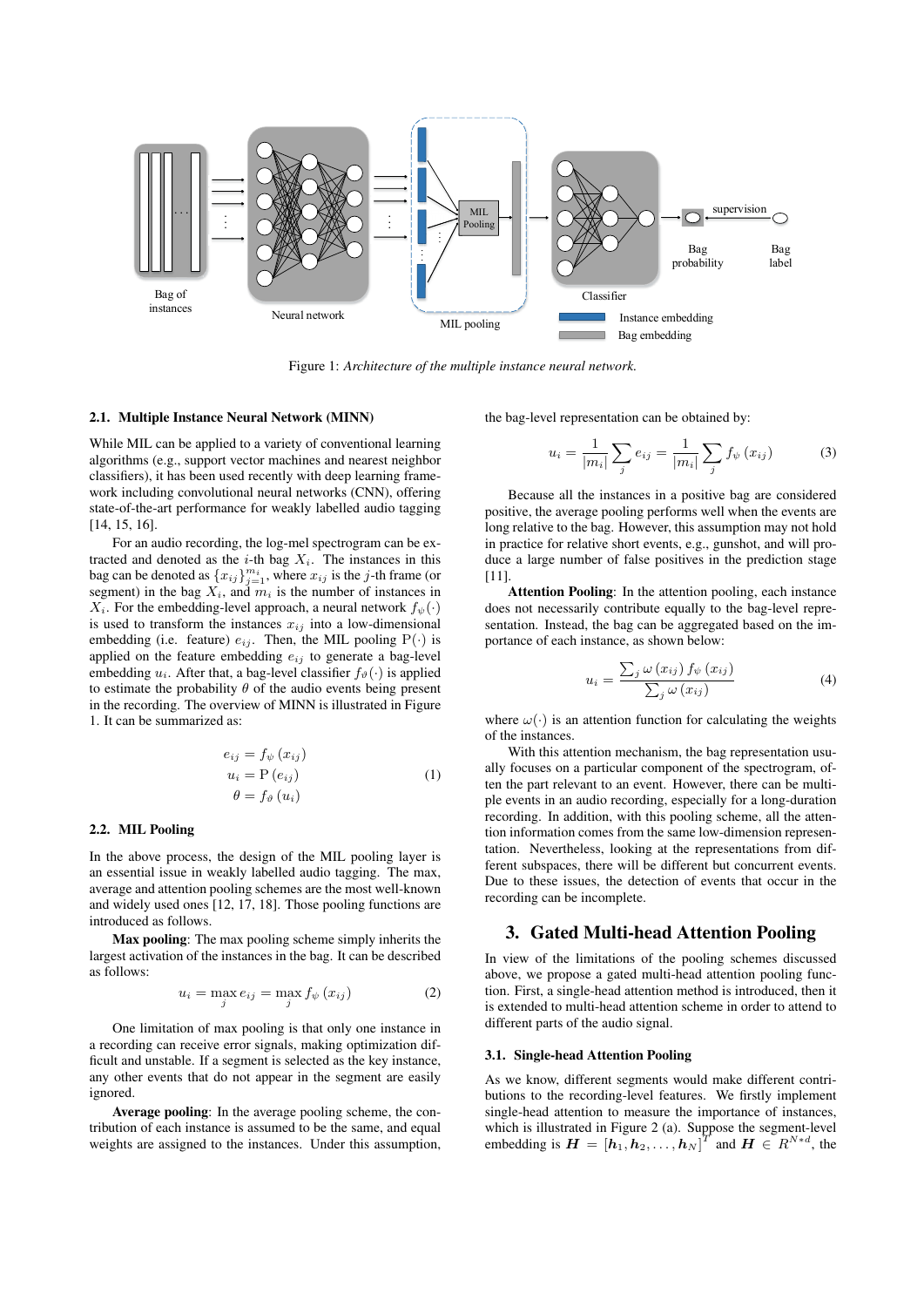attention score  $\omega_t$  of each feature  $h_t \in R^d$  is parameterized with a dedicated layer and softmax function (called the attention model), which is computed as:

$$
\omega_t = \frac{\exp\left(\boldsymbol{v}^T \boldsymbol{h}_t\right)}{\sum_{l=1}^N \exp\left(\boldsymbol{v}^T \boldsymbol{h}_t\right)}
$$
(5)

where  $v \in R^d$  is a trainable parameter and N is the number of segments.

After obtaining the weights over all the segments, the weighted mean vector  $\tilde{\mu}$  is calculated by pooling segments with a weighted sum:  $\lambda$ 

$$
\tilde{\boldsymbol{\mu}} = \sum_{t=1}^{N} \omega_t \boldsymbol{h}_t \tag{6}
$$

In addition, the higher-order statistics (e.g., the standard deviation) [19] plays an important role since it contains event characteristics related to temporal variability over long contexts. Hence, the weighted standard deviation  $\tilde{\sigma}$ , defined as follows, will be added as a part of recording-level features:

$$
\tilde{\boldsymbol{\sigma}} = \sqrt{\sum_{t=1}^{N} \omega_t \boldsymbol{h}_t \odot \boldsymbol{h}_t - \tilde{\boldsymbol{\mu}} \odot \tilde{\boldsymbol{\mu}}}
$$
(7)

where  $\odot$  denotes element-wise multiplication and and square root is element-wise operation.

Finally, we concatenate the weighted mean and standard deviation to obtain the recording-level pooling features  $c \in R^{2d}$ .

$$
\mathbf{c} = [\tilde{\boldsymbol{\mu}}, \tilde{\boldsymbol{\sigma}}] \tag{8}
$$

### 3.2. Gated Multi-head Attention Pooling

The gated multi-head attention pooling function is proposed to detect the event-related segments more precisely. Each head corresponds to a position of the encoded representation, and the weight in the head characterizes the presence of the events in that position.

As shown in Figure 2 (b), the segment level embedding  $h_t$ is firstly split to k sub-vectors  $h_t = [h_{t1}, h_{t2}, \ldots, h_{tk}]$ , where  $h_{tk} \in R^{\tilde{d}/k}$ , and the vector in the same position forms a j-th subspace:  $S_j = [h_{1j}, h_{2j}, \dots, h_{Tj}]^T$ . Secondly, the single-<br>head attention pooling is performed in parallel to compute the head attention pooling is performed in parallel to compute the weights for these subspaces, and to output a mixed representation. In particular, different attention is applied to different heads, and the attention weight of the head  $j$  at the step  $t$  is calculated as:

$$
\omega_{tj} = \frac{\exp\left(\boldsymbol{v}_{j}^{T} \boldsymbol{h}_{tj}\right)}{\sum_{t=1}^{N} \exp\left(\boldsymbol{v}_{j}^{T} \boldsymbol{h}_{tj}\right)}
$$
(9)

where  $v_j \in R^{d/k}$  is a trainable parameter. After that, each head of the weighted mean  $\tilde{\mu}_i$  and standard deviation  $\tilde{\sigma}_i$  is computed as:

$$
\tilde{\boldsymbol{\mu}}_{j} = \sum_{t=1}^{T} \omega_{tj} \boldsymbol{h}_{tj}
$$
\n
$$
\tilde{\boldsymbol{\sigma}}_{j} = \sqrt{\sum_{t=1}^{N} \omega_{tj} \boldsymbol{h}_{tj} \odot \boldsymbol{h}_{tj} - \tilde{\boldsymbol{\mu}}_{j} \odot \tilde{\boldsymbol{\mu}}_{j}} \qquad (10)
$$
\n
$$
\boldsymbol{c}_{j} = [\tilde{\boldsymbol{\mu}}_{j}, \tilde{\boldsymbol{\sigma}}_{j}]
$$

where  $c_j \in R^{2d/k}$  is the attentive pooling feature of the j-th subspace subspace.

At this point, we focus on how to aggregate information among multiple positions. The purpose of information aggregation is to combine the partial representation captured by different attention heads into the final representation. As the information represented by these heads may be redundant, a gated mechanism is presented to remove redundancy, where the gated value is close to 0 if the information is redundant, otherwise it is close to 1 if information should be attended. Specifically, all the vectors produced by parallel heads are concatenated together to form a single vector  $\mathbf{c}_{concat} = [\mathbf{c}_1, \mathbf{c}_2, \dots, \mathbf{c}_k]$ . Then, a gated unit similar to GLU [20] is followed to capturing dependencies among heads:

$$
\boldsymbol{u} = g(\boldsymbol{W}(\boldsymbol{c}_{concat}) + \boldsymbol{b}) \odot \boldsymbol{c}_{concat} \qquad (11)
$$

where  $u$  is the final bag-level representation,  $g$  denotes the Sigmoid function, and  $W$  and  $b$  are trainable weights and bias parameters.



(a) Single-head attention pooling.



(b) Gated multi-head attention pooling.

Figure 2: *The illustration of single-head and multi-head attention pooling structure.*

### 4. Experiments

#### 4.1. Database

We conduct experiments with Audioset [5], which consists of 527 categories of sound events and a collection of over 2 million 10-second excerpts of YouTube videos. Each audio clip may contain multiple labels. The dataset only provides labels at clip level (i.e. without time stamps for the events in frame levels, hence they are weak labels). There are three metrics used for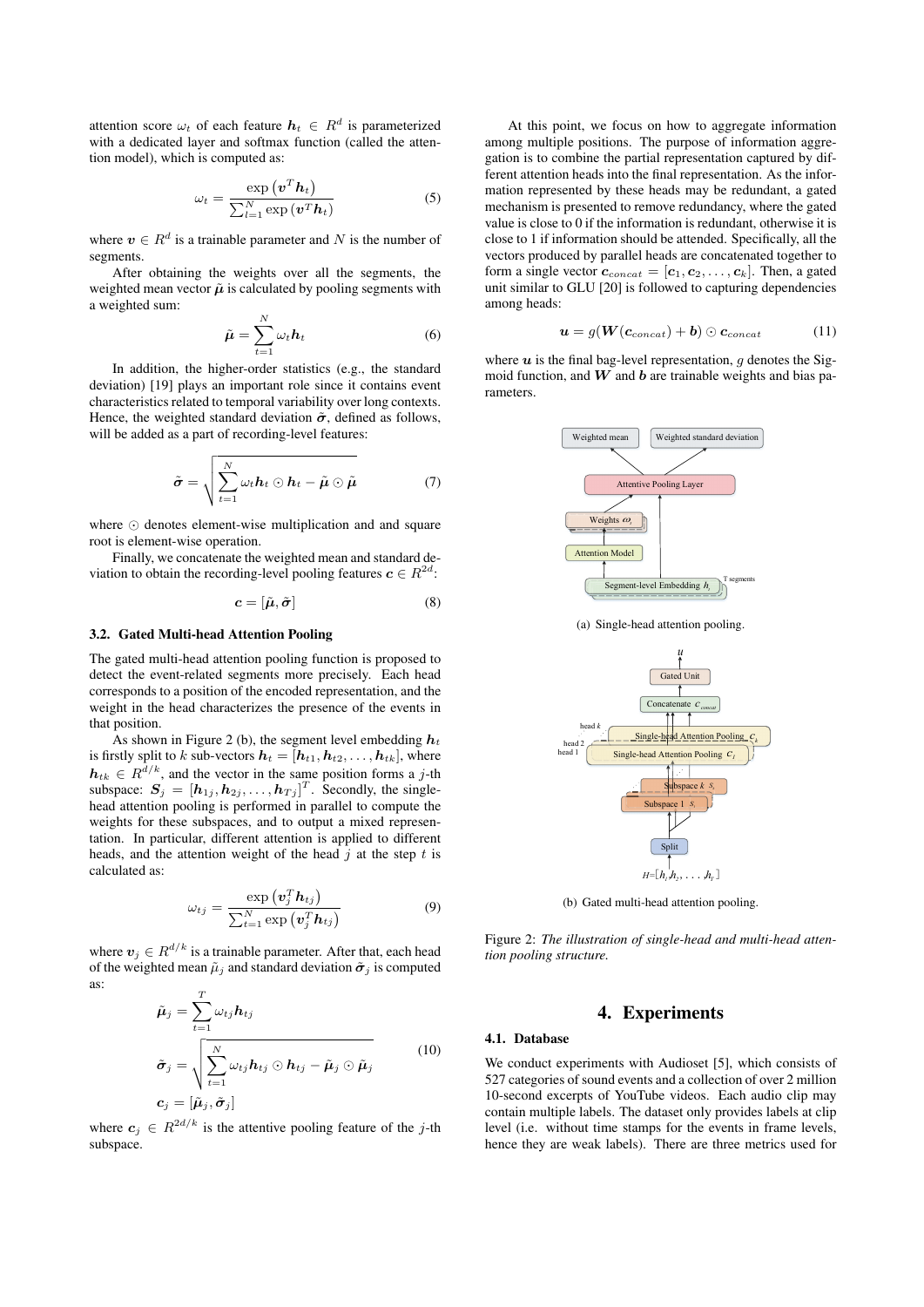Table 1: *Classification results with different pooling schemes.*

| Model                                                   | mAP                     | mAUC                    | d-prime                 |
|---------------------------------------------------------|-------------------------|-------------------------|-------------------------|
| Max pooling<br>Average pooling<br>Max + average pooling | 0.396<br>0.394<br>0.397 | 0.969<br>0.966<br>0.970 | 2.640<br>2.573<br>2.654 |
| Vanilla attention pooling                               | 0.404                   | 0.969                   | 2.631                   |
| Single-head attention pooling<br><b>GMAP</b>            | 0.406<br>0.417          | 0.970<br>0.971          | 2.652<br>2.678          |

evaluation: mean average precision (mAP), mean area under the curve (mAUC), and d-prime. The higher the value of these metrics, the better the performance of the tagging method.

### 4.2. Features

On the basis of the frames, the audio signal is encoded by a Fourier transform based filter bank with 64 coefficients. A sequence of the T-frame spectrograms is stacked and the shape of each spectrogram is 400 (frames). Finally, the normalized spectrogram is used as the input of networks. It is also worth mentioning that AudioSet is an imbalanced dataset, and some sound classes (e.g. gunshot) have fewer training samples as compared with others. In our experiments, Mixup [21] and SpecAugment [22] are used to increase the number of small samples.

#### 4.3. Model

To set up experiments, we implement CNN system as our baseline. The CNN with MIL has three components, the convolutional layers, the MIL pooling, and the classifier to produce predictions for recording-level probabilities of sound events. The convolutional layers consist of four convolutional blocks. Each block is composed of two 3×3 convolution layers followed by an average pooling layer. In addition, batch normalization and ReLU function are applied to all convolutional layers. The MIL pooling scheme is then used to transform the extracted representation into an overall recording-level feature. Finally, the aggregated feature is fed into two fully connected (FC) layers and a sigmoid layer to output the probabilities of sound events presented in the signal.

We build models trained with different MIL pooling functions, including non-adaptive pooling schemes (max, average and max  $+$  average similar to  $[23]$ ), the single-head attention pooling and proposed GMAP scheme. GMAP refers to the best multi-head attention model that we have trained and the number of heads is chosen at 4. All models are implemented based on the same backbone network, and only the MIL pooling is changed.

#### 4.4. Experimental results

Table 1 shows the results with different MIL pooling schemes. First of all, we can see that max pooling is slightly better than average pooling scheme in our experiment. Second, the performance improvement achieved by combining these two is marginal. In our proposed methods, single-head attention with standard deviation is more effective than the vanilla attention pooling, and GMAP further enhances the result by measuring the importance of instances at different positions. Figure 3 shows the weight values obtained by GMAP and the vanilla attention pooling in an audio recording. Comparing different heads with their weights, it can be found that the model is able to

Table 2: *Comparison with various models in the literature.*

| Model                    | mAP   | mAUC  | d-prime |
|--------------------------|-------|-------|---------|
| Benchmark (2017) [5]     | 0.314 | 0.959 | 2.452   |
| Xu et al. (2018) [7]     | 0.360 | 0.970 | 2.660   |
| Kong et al. (2019) [8]   | 0.369 | 0.969 | 2.640   |
| Logan et al. (2019) [16] | 0.392 | 0.971 | 2.682   |
| Kong et al. (2020) [23]  | 0.439 | 0.973 | 2.720   |
| GMAP                     | 0.417 | 0.971 | 2.678   |



Figure 3: *(a) The spectrogram of an audio recording. (b) The trajectory of the attention weights extracted from GMAP and vanilla attention pooling over the above recording.*

capture sound events from different subspaces. In addition, the vanilla attention weight is evenly distributed in the sequence, while GMAP focuses on a position and detects events at that position.

Table 2 compares the proposed system with the state-of-theart in the literature. Compared with other methods, the performance of our system is also competitive. The proposed system outperforms most methods except the recent results [23]. Note that [23] utilized the waveform and the log-mel spectrogram as inputs to CNNs, which significantly improved its performance. By contrast, our system achieves comparable performance without using a variety of features.

### 5. Conclusions

We have presented a gated multi-head attention pooling function (GMAP) for weakly labelled audio tagging. The proposed GMAP aims to detect event-related segments more precisely by assigning weights to different positions. Specifically, each head calculates the weighted mean and standard deviation to produce representations of the position. Then a gate function is used to fuse the information of subspaces to avoid redundancy. Empirical results show that the proposed method outperforms nonadaptive pooling schemes and achieves comparable results with the current state-of-the-art methods. In the future, we plan to investigate the effectiveness of the proposed methods for other related applications, such as speaker verification and speech emotion recognition.

### 6. Acknowledgements

This paper is supported by Shenzhen Science & Technology Fundamental Research Programs (No: JCYJ20170817160058246 & JCYJ20180507182908274).